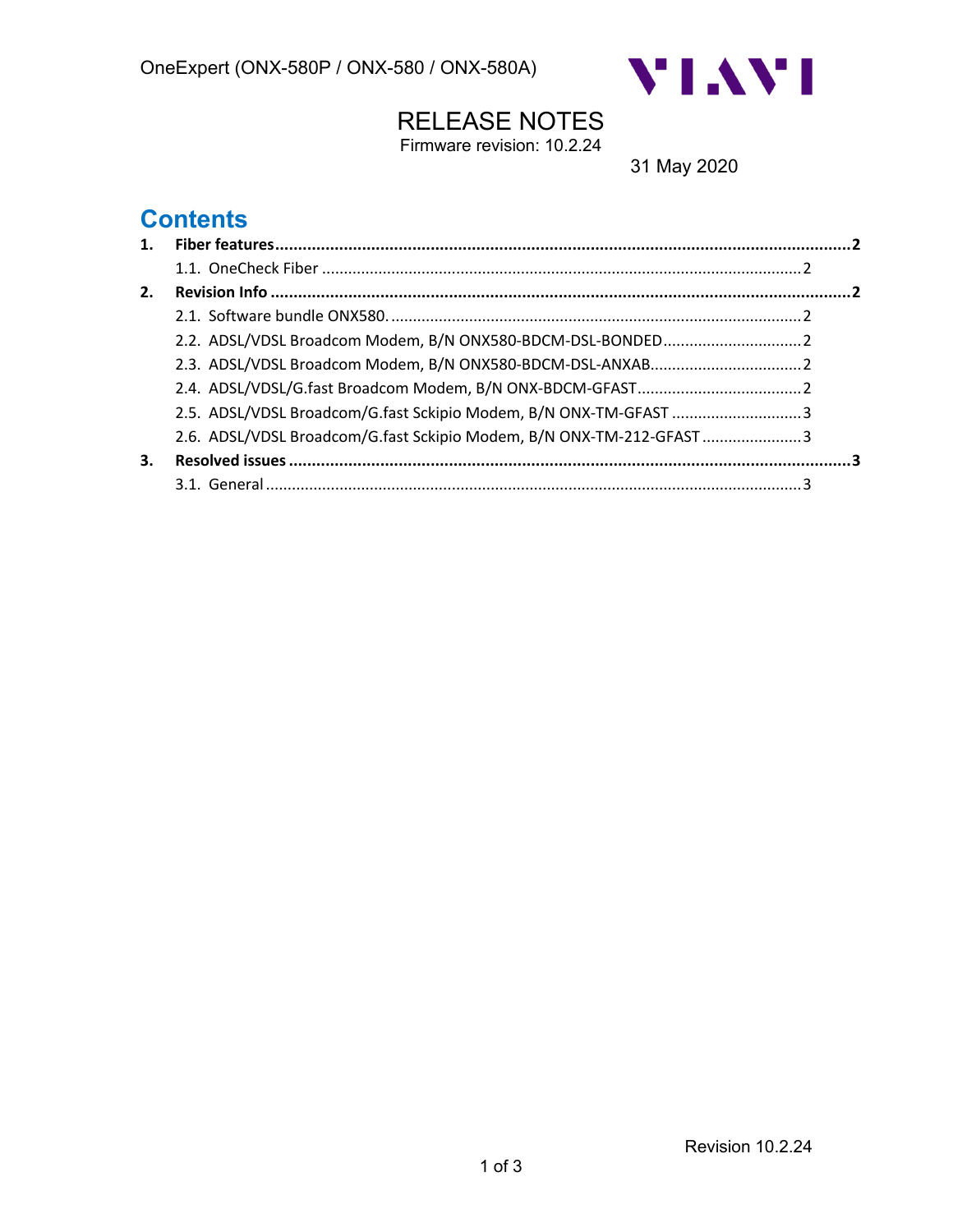

## RELEASE NOTES

Firmware revision: 10.2.24

31 May 2020

New Features

### **1. Fiber features**

#### **1.1. OneCheck Fiber**

- Ø Added update firmware routine for connected smartOTDR SL
- Ø Improved GPON Power meter results for smartOTDR SL

### **2. Revision Info**

#### **2.1. Software bundle ONX580.**

- Ø Base:
- Ø Access:
- Ø Broadcom 63168 Modem (Annex A Bonded): 001.022.001
- Ø Broadcom 63168 Modem (Annex A/B): 001.022.001
- Ø Broadcom 63138 Modem: 001.019.003
- Ø Broadcom 63158 Modem: 001.012.002
- Ø Sckipio SCK1001 Modem: 005.128.001
- Ø Sckipio SCK23502 Modem: 007.004.006

#### **2.2. ADSL/VDSL Broadcom Modem, B/N ONX580-BDCM-DSL-BONDED**

|               | Modem SW        | Modem PHY         |
|---------------|-----------------|-------------------|
| Annex A       | 4.12L.07.MP.22  | A2pv6F039w1.d26k1 |
| <b>Bonded</b> | 4.12L.07.BND.22 | A2pvbF039x1.d26k1 |

#### **2.3. ADSL/VDSL Broadcom Modem, B/N ONX580-BDCM-DSL-ANXAB**

|         | Modem SW           | Modem PHY         |
|---------|--------------------|-------------------|
| Annex A | 4.12L.07.MP.22     | A2pv6F039w1.d26k1 |
| Annex B | 4.12L.07.MPANXB.22 | B2pv6F039v.d26k1  |

#### **2.4. ADSL/VDSL/G.fast Broadcom Modem, B/N ONX-BDCM-GFAST**

|               | Modem SW           | Modem PHY        |
|---------------|--------------------|------------------|
| Annex A       | 4.16L.03.GF.19     | A2pvfbH045r.d27i |
| Annex B       | 4.16L.03.MPANXB.19 | B2pvfbH045i.d27i |
| <b>Bonded</b> | 4.16L.03.BND.19    | A2pvfbH045r.d27i |
| G.Fast        | 4.16L.03.GF.19     | A2pyfbH045r.d27i |